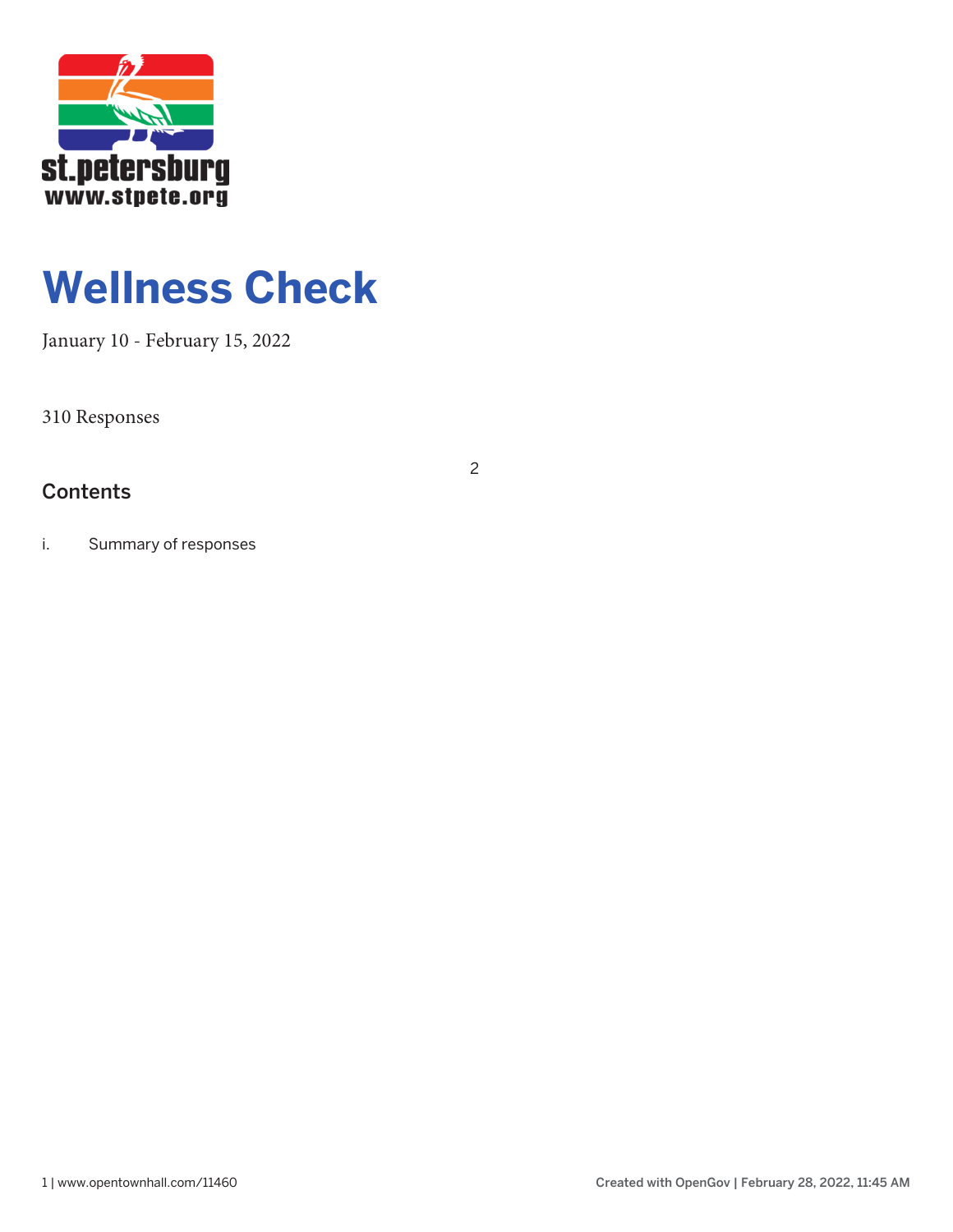## **Summary Of Responses**

| As of February 28, 2022, 11:45 AM, this forum had: Topic Start |      |                                                       | <b>Topic End</b> |
|----------------------------------------------------------------|------|-------------------------------------------------------|------------------|
| Attendees:                                                     | 375  | December 20, 2021, 4:28 PM February 18, 2022, 9:33 AM |                  |
| Responses:                                                     | 310  |                                                       |                  |
| Hours of Public Comment:                                       | 15.5 |                                                       |                  |

## QUESTION 1

## **What is your primary industry classification? (NAICS)**

|                                                     | $\frac{9}{6}$ | Count          |
|-----------------------------------------------------|---------------|----------------|
| 11 Agriculture, Forestry, Fishing and Hunting       | 0.6%          | $\overline{c}$ |
| 23 Construction                                     | 3.9%          | 12             |
| 31-33 Manufacturing                                 | 4.2%          | 13             |
| 42 Wholesale Trade                                  | 1.3%          | $\overline{4}$ |
| 44-45 Retail Trade                                  | 15.5%         | 48             |
| 51 Information                                      | 0.3%          | $\mathbf{1}$   |
| 52 Finance and Insurance                            | 3.5%          | 11             |
| 53 Real Estate and Rental and Leasing               | 6.8%          | 21             |
| 54 Professional, Scientific, and Technical Services | 11.0%         | 34             |
| 55 Management of Companies and Enterprises          | 0.3%          | 1              |
| 61 Educational Services                             | 5.5%          | 17             |
| 62 Health Care and Social Assistance                | 9.0%          | 28             |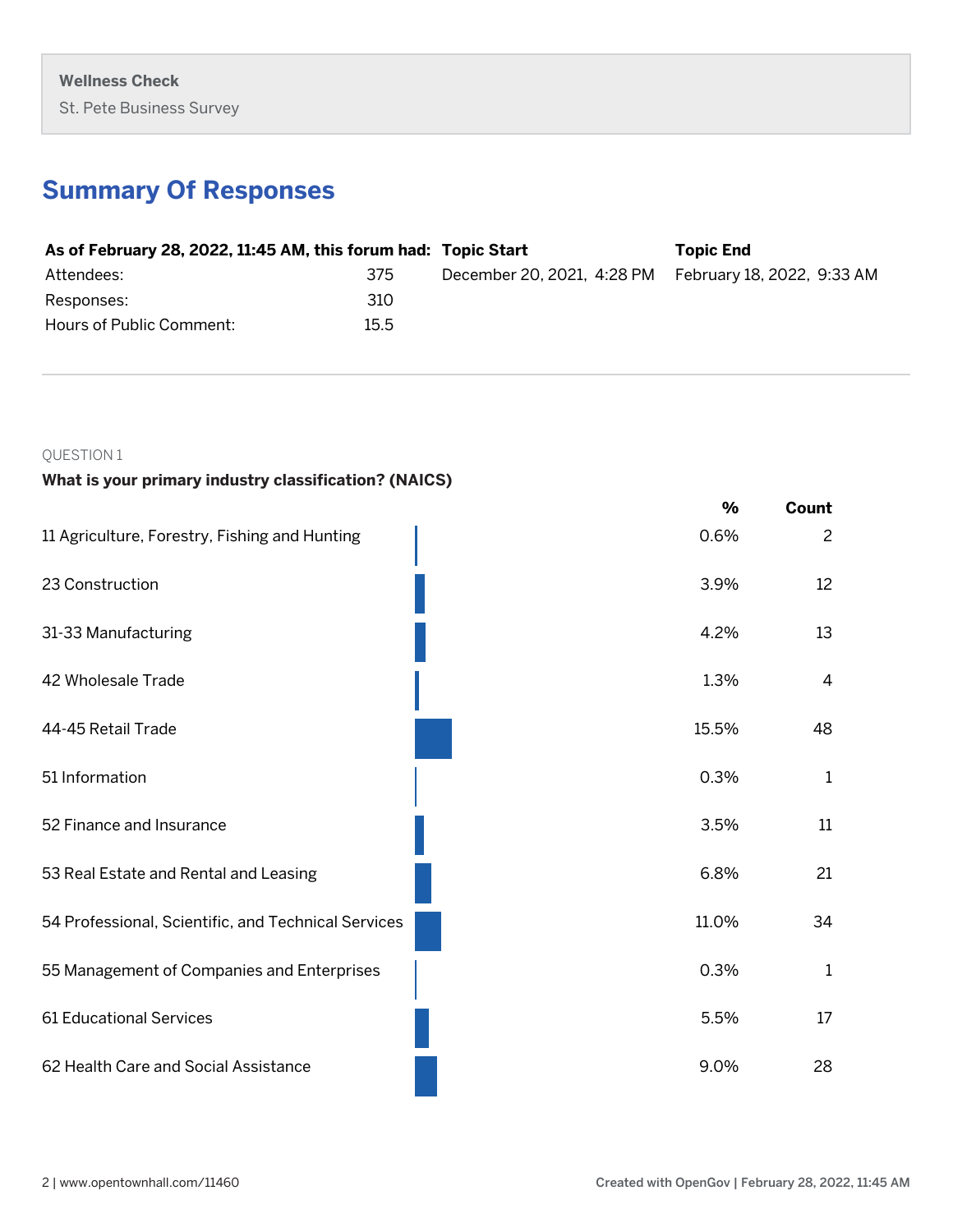|                                                  | %     | Count |
|--------------------------------------------------|-------|-------|
| 71 Arts, Entertainment, and Recreation           | 10.0% | 31    |
| 72 Accommodation and Food Services               | 10.6% | 33    |
| 81 Other Services (except Public Administration) | 17.4% | 54    |

## QUESTION 2

## **How many employees are currently employed at your company?**

|                | %     | Count        |
|----------------|-------|--------------|
| Owner operated | 30.3% | 94           |
| $1-5$          | 41.6% | 129          |
| $5 - 10$       | 13.2% | 41           |
| $11 - 20$      | 8.4%  | 26           |
| $21-50$        | 4.2%  | 13           |
| 51-100         | 1.0%  | $\mathsf{3}$ |
| $100+$         | 1.3%  | $\sqrt{4}$   |
|                |       |              |

## QUESTION 3

**Overall, how would you consider your current business impact during pandemic recovery period compared to prepandemic?**

|                          | %     | Count |
|--------------------------|-------|-------|
| Large negative effect    | 28.4% | 88    |
| Moderate negative effect | 43.2% | 134   |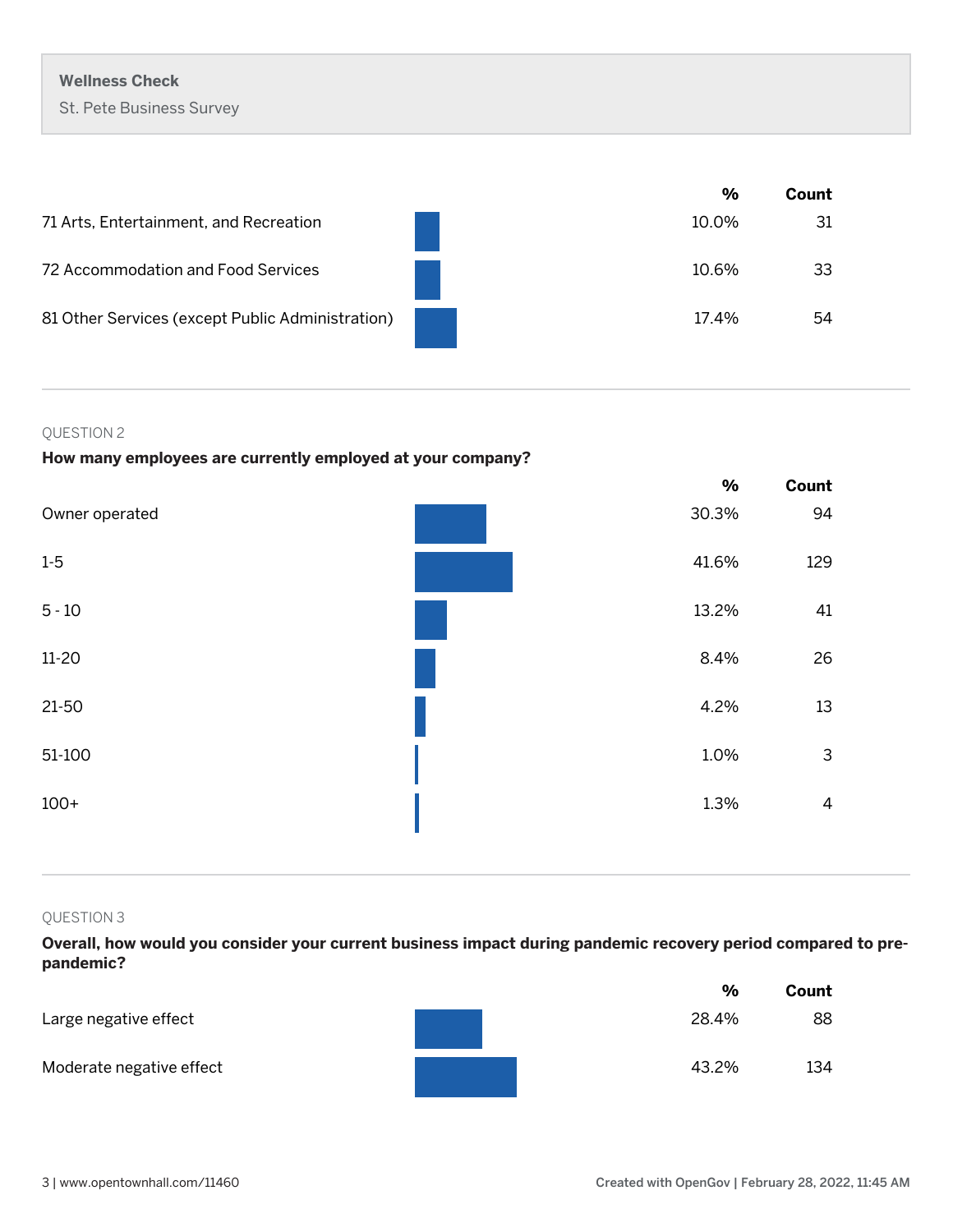|                           | %     | Count |
|---------------------------|-------|-------|
| Little to no effect       | 11.6% | 36    |
| Moderate positive effect  | 11.9% | 37    |
| Extremely positive effect | 4.8%  | 15    |

## **In the last month, what were the total operating revenues/sales/receipts for this business, not including any financial assistance or loans?**

|                       | $\frac{0}{0}$ | Count |
|-----------------------|---------------|-------|
| $$0 - $500$           | 6.2%          | 19    |
| $$501 - $2,500$       | 12.8%         | 39    |
| $$2,501 - $5,000$     | 11.5%         | 35    |
| \$5,001 - \$15,000    | 17.4%         | 53    |
| \$15,001 - \$50,000   | 23.6%         | 72    |
| \$50,001 - \$125,000  | 13.8%         | 42    |
| \$125,001 - \$200,000 | 3.0%          | 9     |
| \$200,001 - \$500,000 | 3.9%          | 12    |
| \$500,001 or more     | 4.6%          | 14    |
| Unsure                | 3.3%          | 10    |

#### QUESTION 5

## **In 2021, did your business have a change in operating revenues/sales/receipts, not including**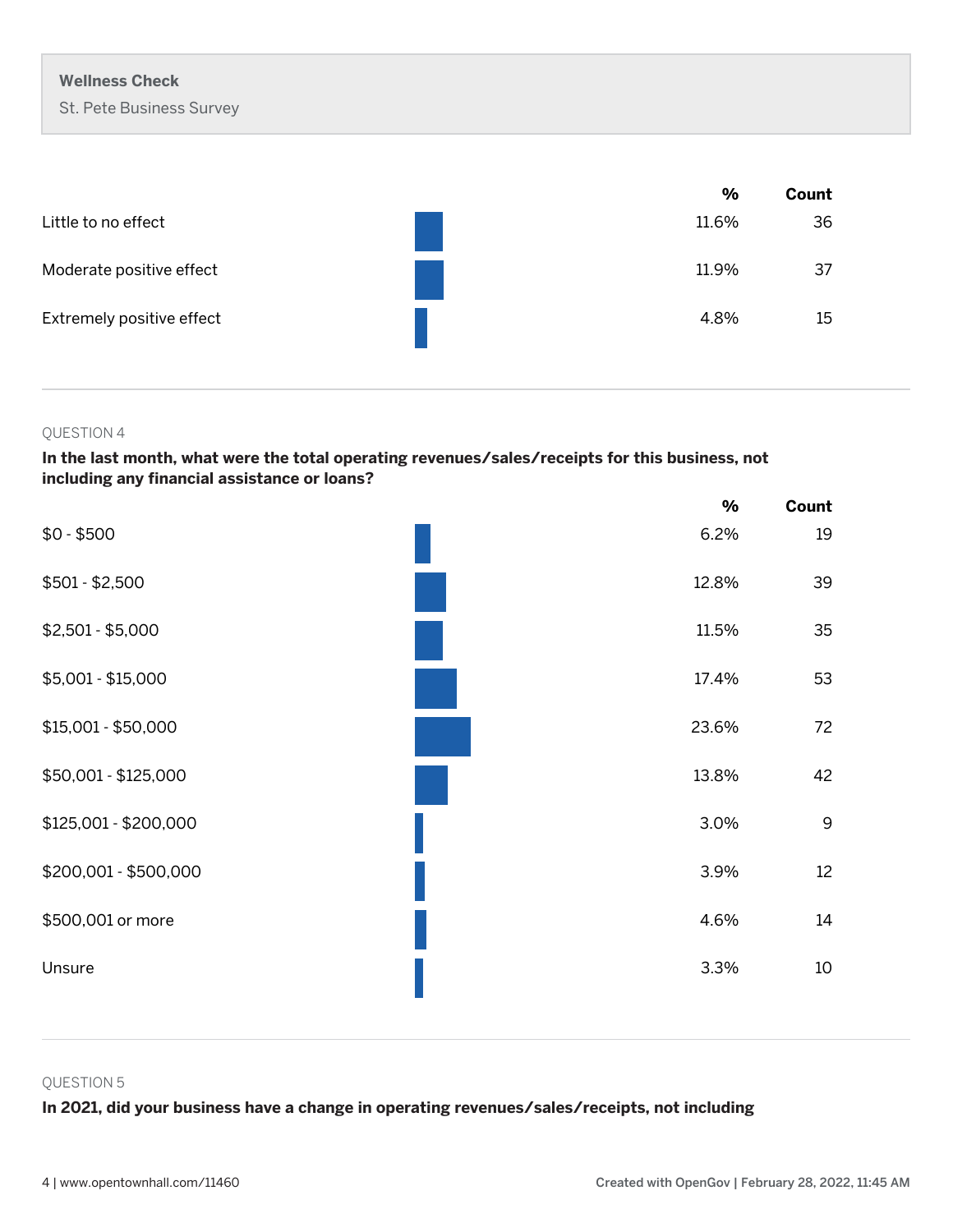## **any financial assistance or loans?**

|                | %     | Count |
|----------------|-------|-------|
| Yes, increased | 32.6% | 101   |
| Yes, decreased | 51.9% | 161   |
| No Change      | 15.5% | 48    |

## QUESTION 6

## **In 2021, did your business have a change in the number of paid employees?**

|                          |       | $\%$<br>Count |
|--------------------------|-------|---------------|
| Yes, increased employees | 18.4% | 57            |
| Yes, decreased employees | 25.2% | 78            |
| No change in workforce   | 56.5% | 175           |

## QUESTION 7

## **In 2021, did your business have a change in the total salary costs paid?**

|                                   | $\frac{9}{6}$ | Count |
|-----------------------------------|---------------|-------|
| Yes, increased total salary costs | 34.2%         | 106   |
| Yes, decreased total salary costs | 30.0%         | 93    |
| No change                         | 35.8%         | 111   |

## QUESTION 8

**In 2021, did your business have difficulties hiring paid employees?**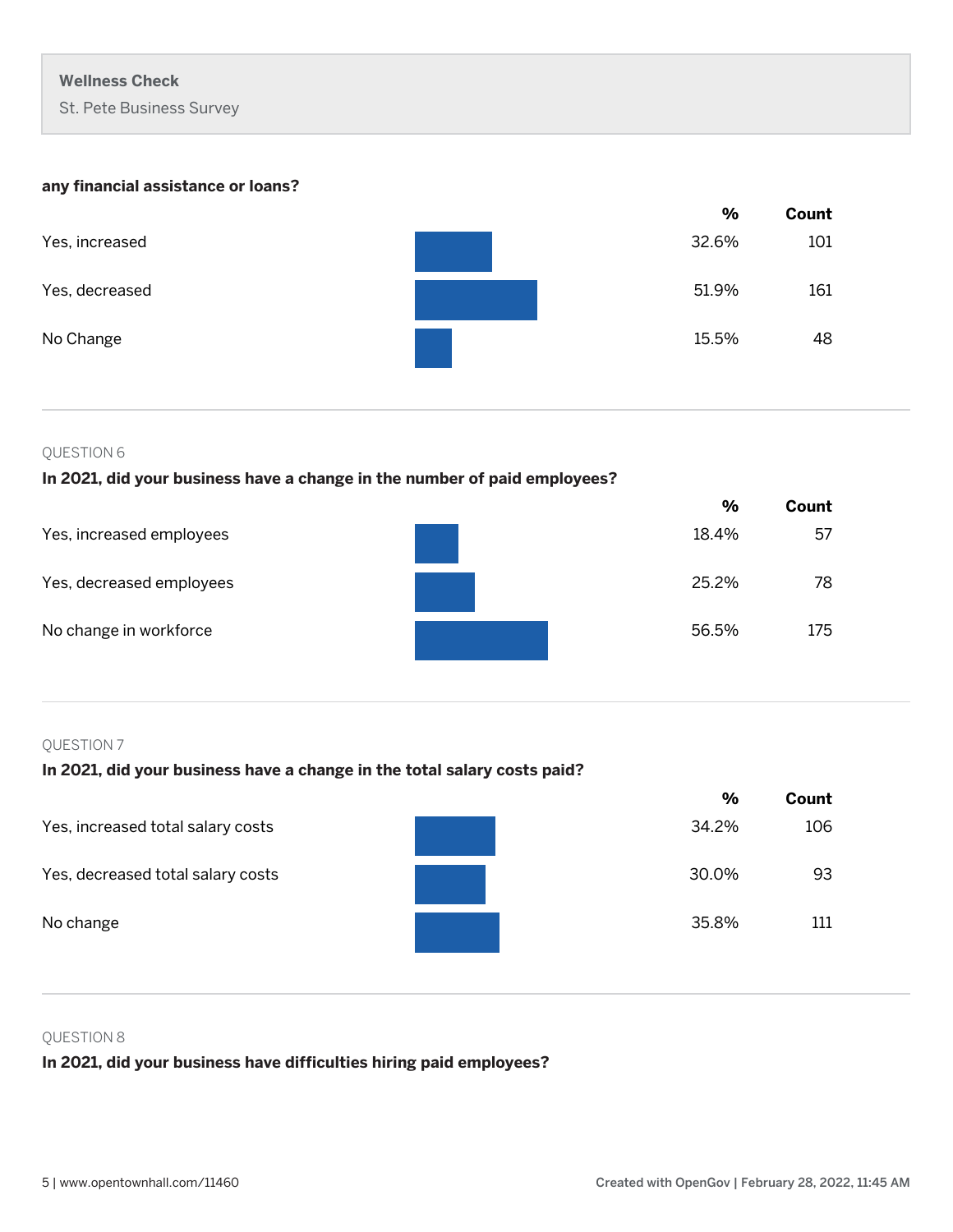|               | %     | Count |
|---------------|-------|-------|
| Yes           | 41.0% | 127   |
| No            | 19.0% | 59    |
| No applicable | 40.0% | 124   |

## **In 2021, did your business have any of the following?**

|                                                    | $\frac{9}{6}$ | Count |
|----------------------------------------------------|---------------|-------|
| Domestic supplier delays                           | 55.2%         | 171   |
| Foreign supplier delays                            | 29.0%         | 90    |
| Difficulty locating alternative domestic suppliers | 29.7%         | 92    |
| Difficulty locating alternative foreign suppliers  | 12.3%         | 38    |
| Production delays at this business                 | 19.4%         | 60    |
| Delays in delivery/shipping to customers           | 31.6%         | 98    |
| None of the above                                  | 34.5%         | 107   |

## QUESTION 10

**How would you describe the current availability of cash on hand for the business, including any financial assistance or loans? Currently, cash on hand will cover:**

|                                  | $\frac{0}{0}$ | Count |
|----------------------------------|---------------|-------|
| 1-7 days of business operations  | 8.7%          | 27    |
| 1-2 weeks of business operations | 8.4%          | 26    |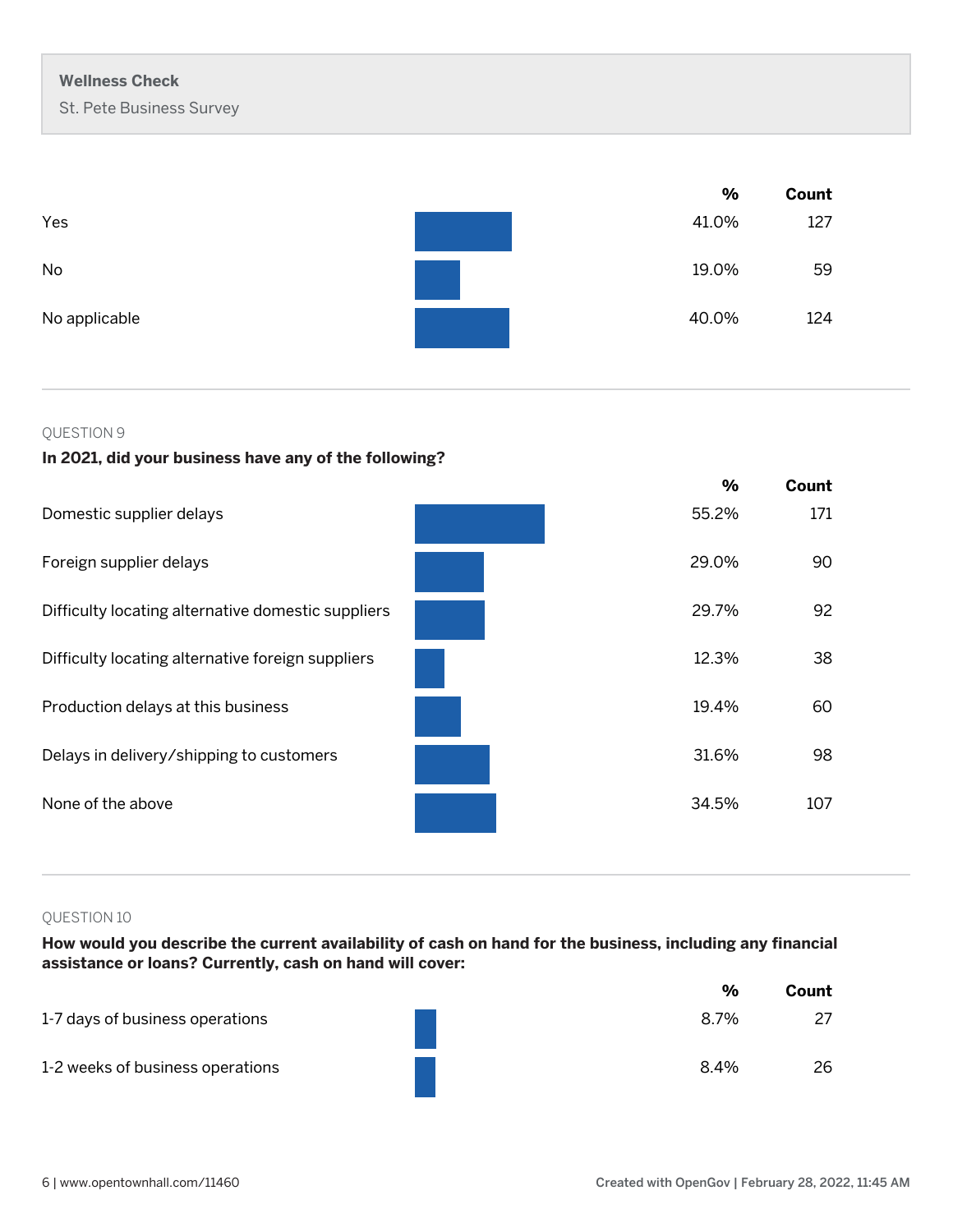|                                                        | %     | Count |
|--------------------------------------------------------|-------|-------|
| 3-4 weeks of business operations                       | 17.7% | 55    |
| 1-2 months of business operations                      | 21.6% | 67    |
| 3 or more months of business operations                | 24.2% | 75    |
| No cash available for sustained business<br>operations | 7.4%  | 23    |
| Unsure                                                 | 11.9% | 37    |
|                                                        |       |       |

## QUESTION 11

**Comparing now to what was normal before March, 2020, how has the number of hours paid employees worked from home changed?** 

|                                                              | %     | Count |
|--------------------------------------------------------------|-------|-------|
| Large increase in number of hours worked from<br>home        | 9.0%  | 28    |
| Moderate increase in number of hours worked<br>from home     | 7.1%  | 22    |
| □ Little or no change in number of hours worked<br>from home | 14.5% | 45    |
| Moderate decrease in number of hours worked<br>from home     | 2.3%  |       |
| Large decrease in number of hours worked from<br>home        | 2.6%  | 8     |
| Not applicable                                               | 64.5% | 200   |

## QUESTION 12

**Comparing now to what was normal before March 13, 2020, how has demand for this business's goods or services changed?** 

|                          | $\%$  | Count |
|--------------------------|-------|-------|
| Large increase in demand | 11.6% | 36    |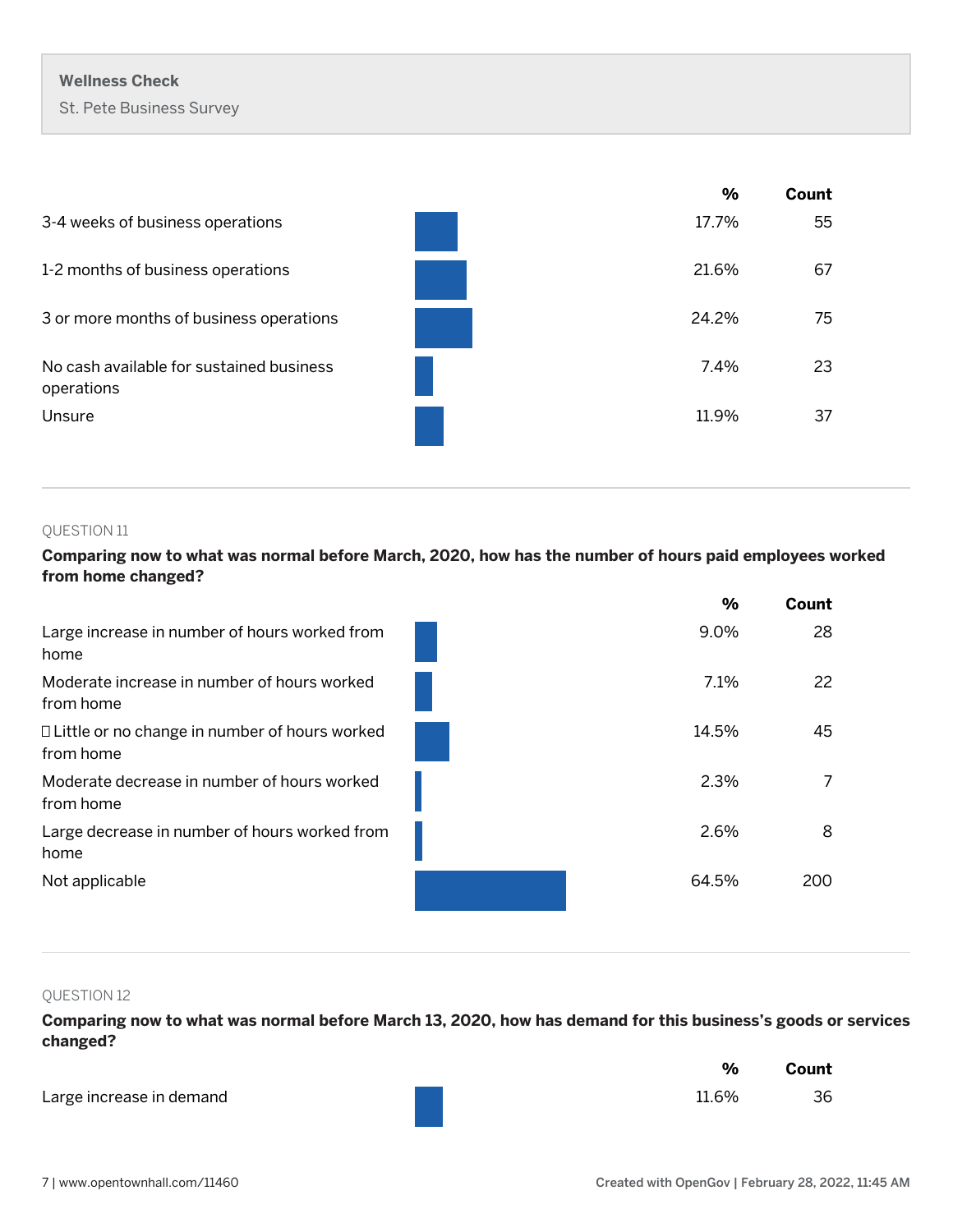|                                                         | %     | Count |
|---------------------------------------------------------|-------|-------|
| Moderate increase in demand                             | 29.4% | 91    |
| Little to no change in demand                           | 15.8% | 49    |
| Moderate decrease in demand                             | 23.9% | 74    |
| Large decrease in demand                                | 15.2% | 47    |
| Not applicable, not in business prior to March,<br>2020 | 4.2%  | 13    |

## QUESTION 13

**Comparing now to what was normal before March 13, 2020, has this business done any of the following? Select all that apply:**

|                                                             | %     | Count |
|-------------------------------------------------------------|-------|-------|
| Adopted or expanded use of digital technologies             | 39.7% | 123   |
| Changed management practices                                | 31.0% | 96    |
| Updated/changed business strategies                         | 51.6% | 160   |
| Introduced new goods or services                            | 31.0% | 96    |
| Improved existing goods or services                         | 35.5% | 110   |
| Improved methods of producing goods or services             | 21.3% | 66    |
| Improved methods of logistics, delivery, or<br>distribution | 16.5% | 51    |
| The business has not made any of these changes              | 25.2% | 78    |

#### QUESTION 14

**During 2021, did your business receive financial assistance from any of the following sources?**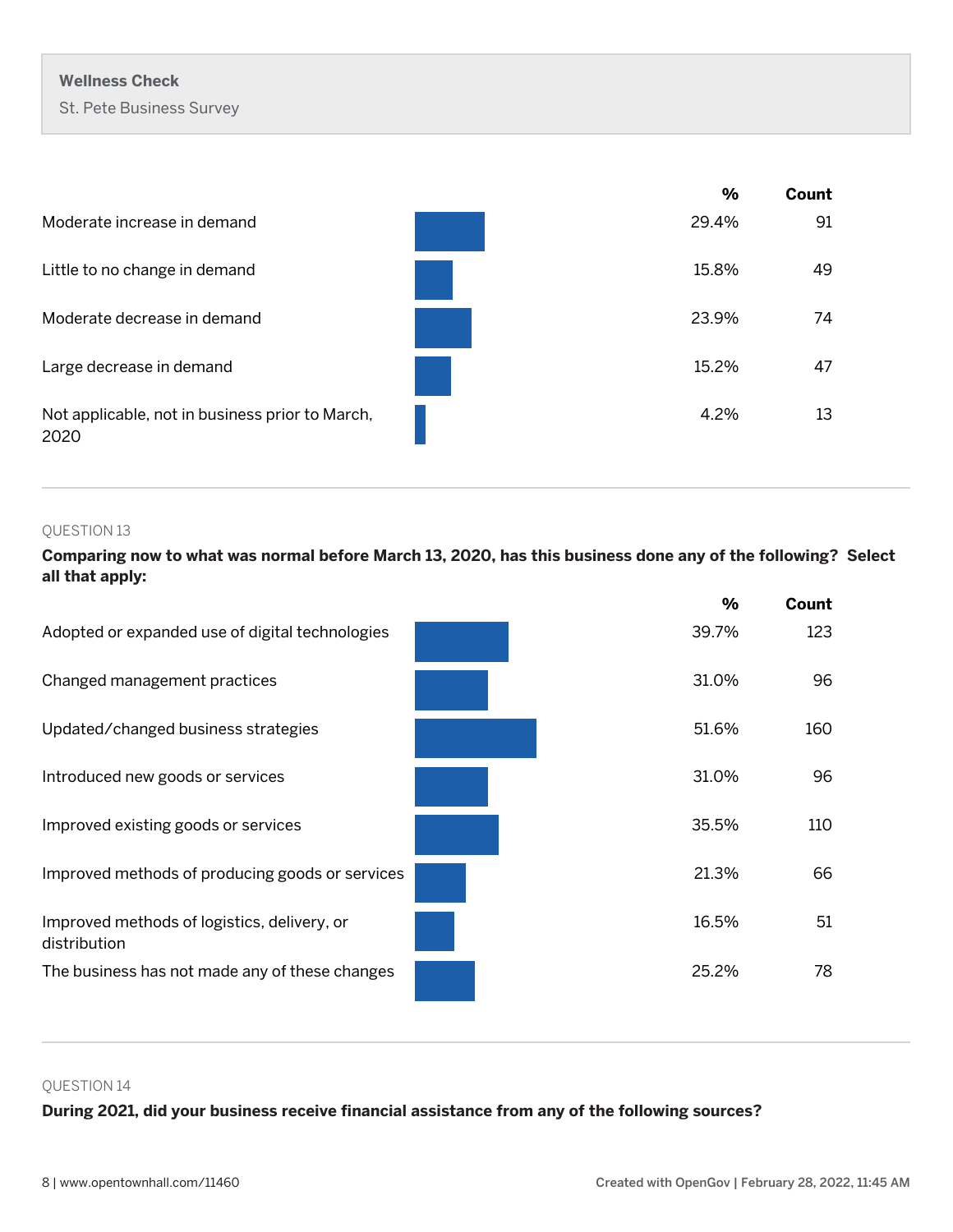|  | <b>Wellness Check</b>           |  |
|--|---------------------------------|--|
|  | <b>St. Pete Business Survey</b> |  |

|                                                                                                                    | %     | Count |
|--------------------------------------------------------------------------------------------------------------------|-------|-------|
| Paycheck Protection Program (PPP) loan<br>forgiveness                                                              | 48.7% | 151   |
| Economic Injury Disaster Loans (EIDL)                                                                              | 27.1% | 84    |
| <b>Shuttered Venue Operators Grants</b>                                                                            | 0.3%  | 1     |
| Other federal program                                                                                              | 3.2%  | 10    |
| St. Petersburg Resilience and Retention Fund<br>Grant (Business Support, Event Host, Microfund,<br>Arts & Culture) | 32.3% | 100   |
| <b>Pinellas County Cares Grant</b>                                                                                 | 30.3% | 94    |
| Other sources                                                                                                      | 4.8%  | 15    |
| No financial assistance received in 2021                                                                           | 26.1% | 81    |

## **In the next 6 months, do you think your business will need to do any of the following? Select all that apply:**

|                                                   | $\frac{9}{6}$ | Count |
|---------------------------------------------------|---------------|-------|
| Obtain financial assistance or additional capital | 35.8%         | 111   |
| Identify new supply chain options                 | 20.3%         | 63    |
| Develop online sales or websites                  | 21.9%         | 68    |
| Increase marketing or sales                       | 47.4%         | 147   |
| Identify and hire new employees                   | 37.4%         | 116   |
| Make a capital expenditure                        | 20.6%         | 64    |
| Cancel or postpone a planned capital expenditure  | 10.3%         | 32    |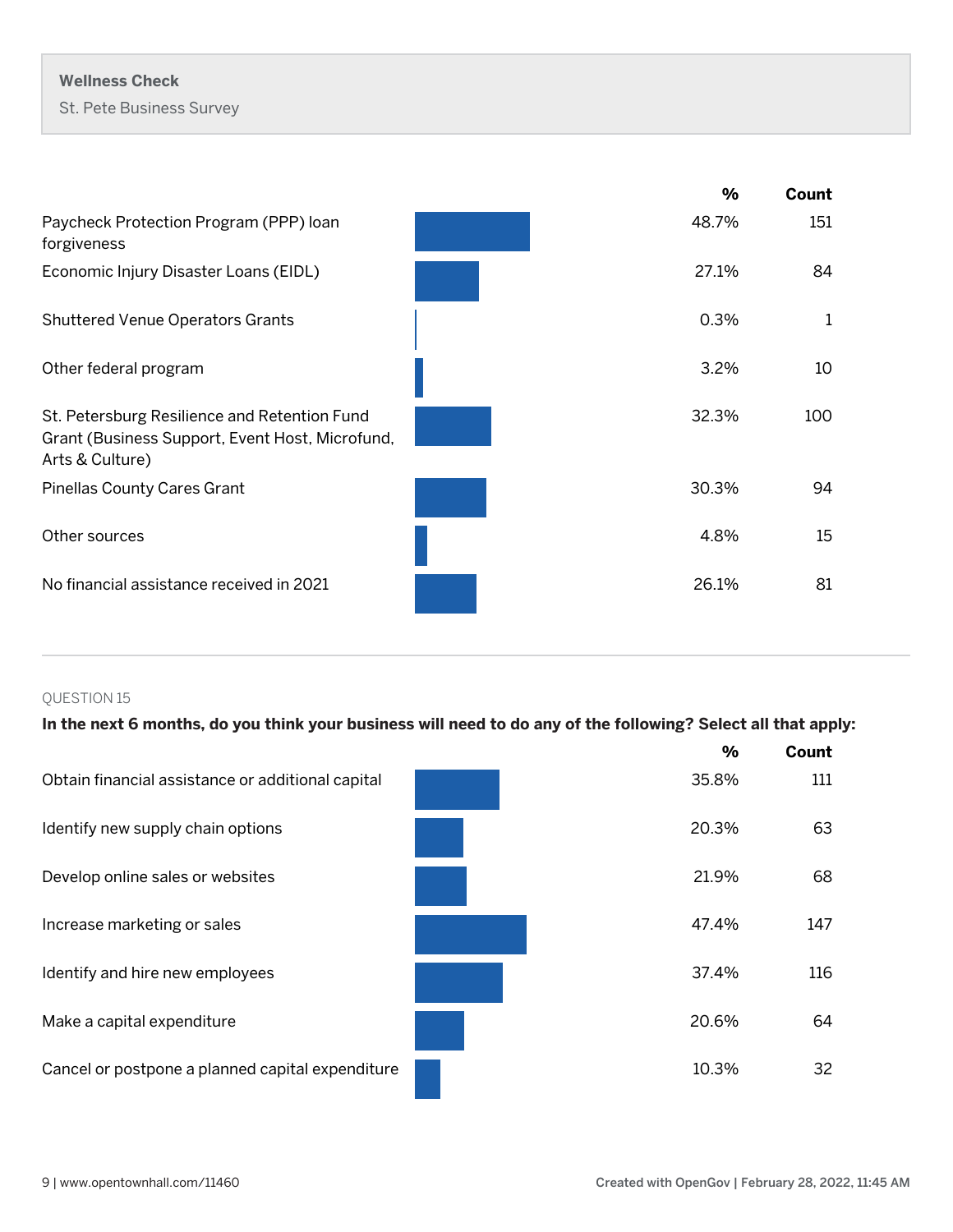|                                                               | %     | Count |
|---------------------------------------------------------------|-------|-------|
| Identify potential markets for exporting goods or<br>services | 3.5%  | 11    |
| Permanently close business                                    | 7.1%  | 22    |
| Relocate to expand business                                   | 4.5%  | 14    |
| Relocate due to rising costs or downsizing<br>business needs  | 7.1%  | 22    |
| None of the above apply                                       | 17.1% | 53    |

**In your opinion, how much time do you think will pass before the business returns to its normal level of operations?**



## QUESTION 17

**In 2021, did your business require employees to have proof of COVID-19 vaccination before physically coming to work?**

|     | $\%$  | Count |
|-----|-------|-------|
| Yes | 12.0% | 37    |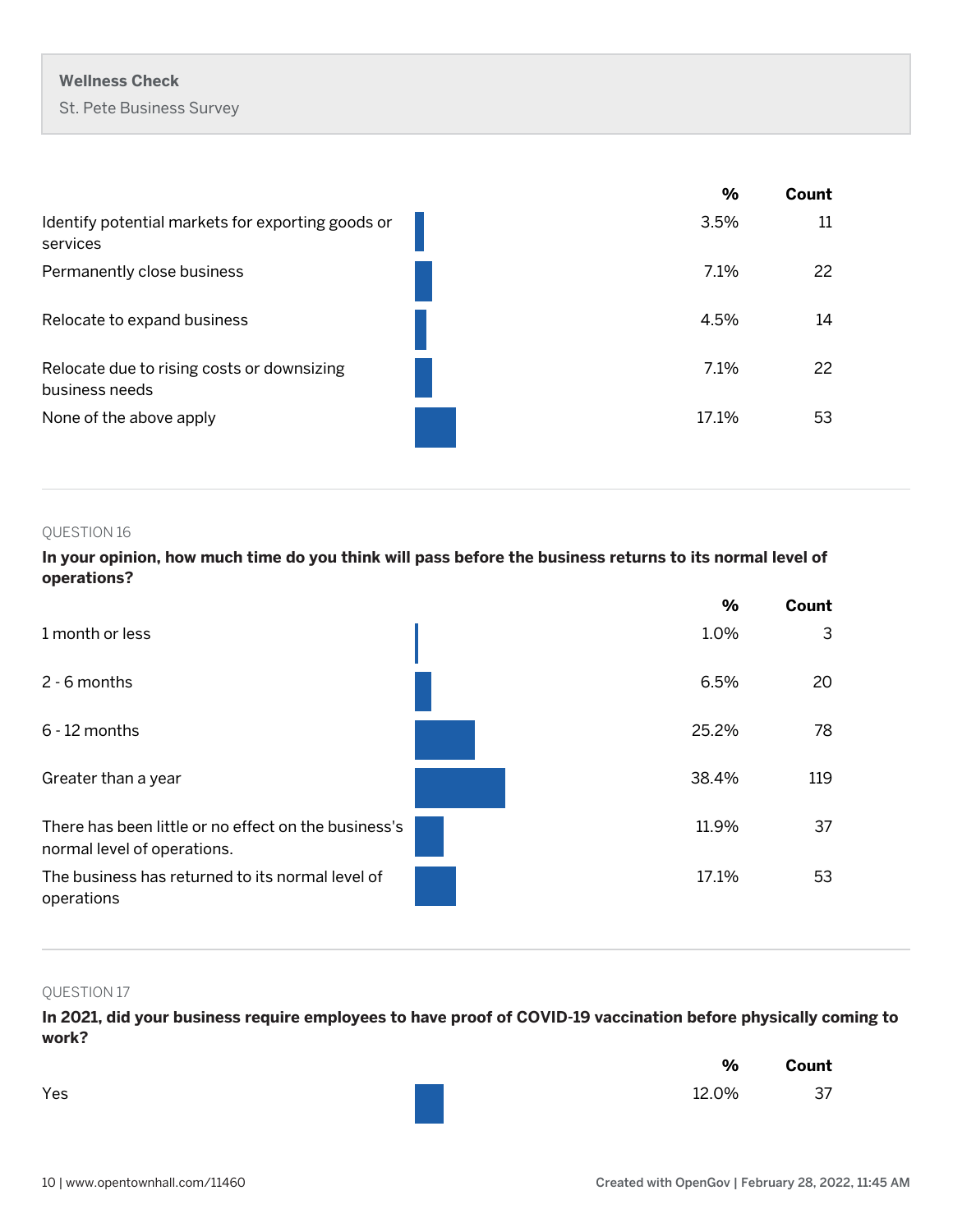|                | %     | Count |
|----------------|-------|-------|
| No             | 54.7% | 169   |
| Not applicable | 33.3% | 103   |

**In 2021, did your business require employees to test negative for COVID-19 before physically returning to work after being out ill?** 

|                | %     | Count |
|----------------|-------|-------|
| Yes            | 40.3% | 124   |
| No             | 24.7% | 76    |
| Not Applicable | 35.1% | 108   |

#### QUESTION 19

## **Overall, how satisfied are you on the following?**

## **Community pandemic response**



## **Community economic recovery**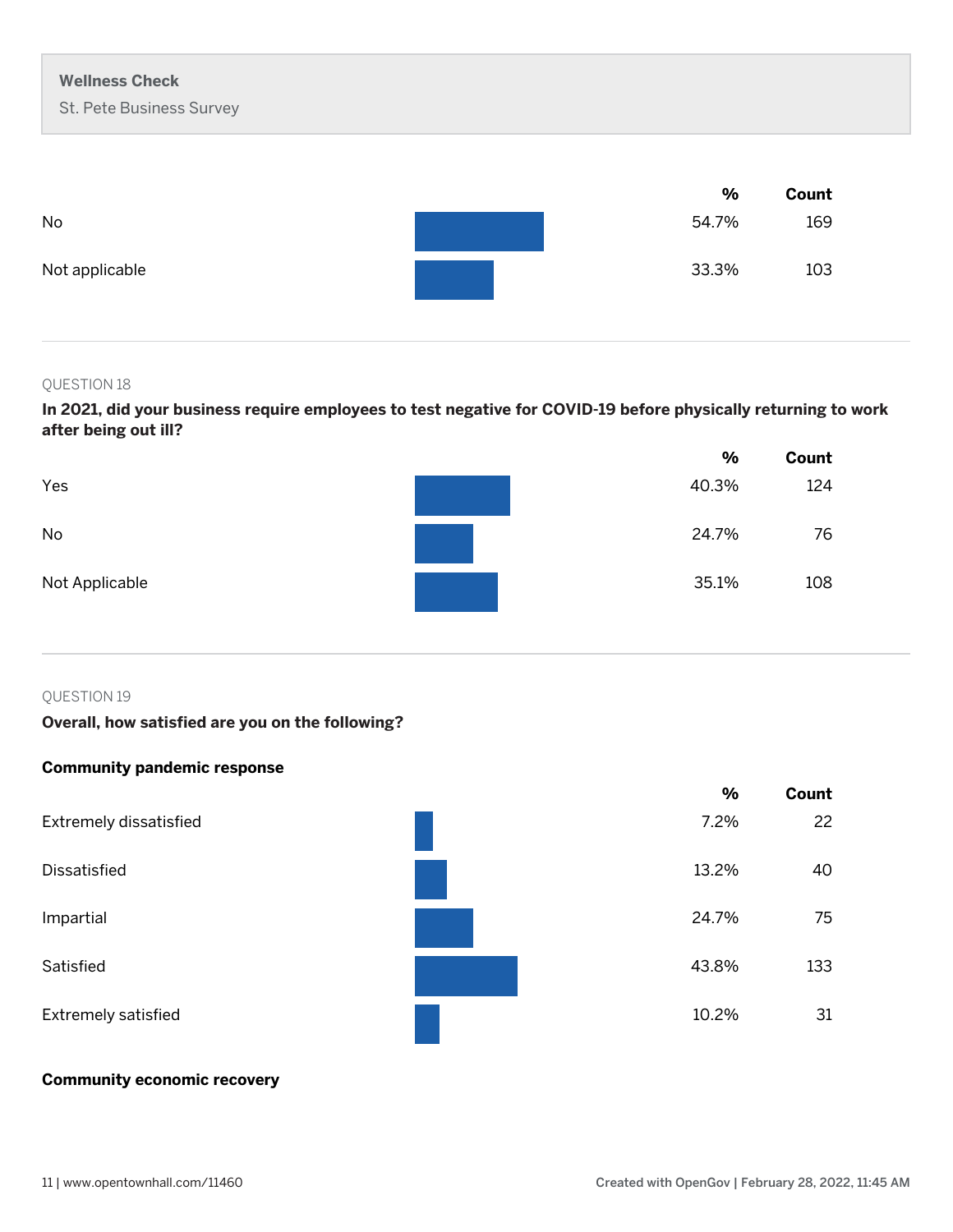|                                     | $\%$          | Count |
|-------------------------------------|---------------|-------|
| Extremely dissatisfied              | 7.6%          | 23    |
| Dissatisfied                        | 14.8%         | 45    |
| Impartial                           | 25.3%         | 77    |
| Satisfied                           | 37.8%         | 115   |
| Extremely satisfied                 | 14.5%         | 44    |
| <b>Communications of resources</b>  |               |       |
|                                     | $\%$          | Count |
| Extremely dissatisfied              | 7.2%          | 22    |
| Dissatisfied                        | 16.4%         | 50    |
| Impartial                           | 26.0%         | 79    |
| Satisfied                           | 37.8%         | 115   |
| Extremely satisfied                 | 12.2%         | 37    |
| Availability of business assistance |               |       |
|                                     | $\frac{0}{0}$ | Count |
| Extremely dissatisfied              | 7.9%          | 24    |
| Dissatisfied                        | 15.5%         | 47    |
| Impartial                           | 23.4%         | 71    |
| Satisfied                           | 40.8%         | 124   |
| Extremely satisfied                 | 11.8%         | 36    |

## **Business operation needs being met**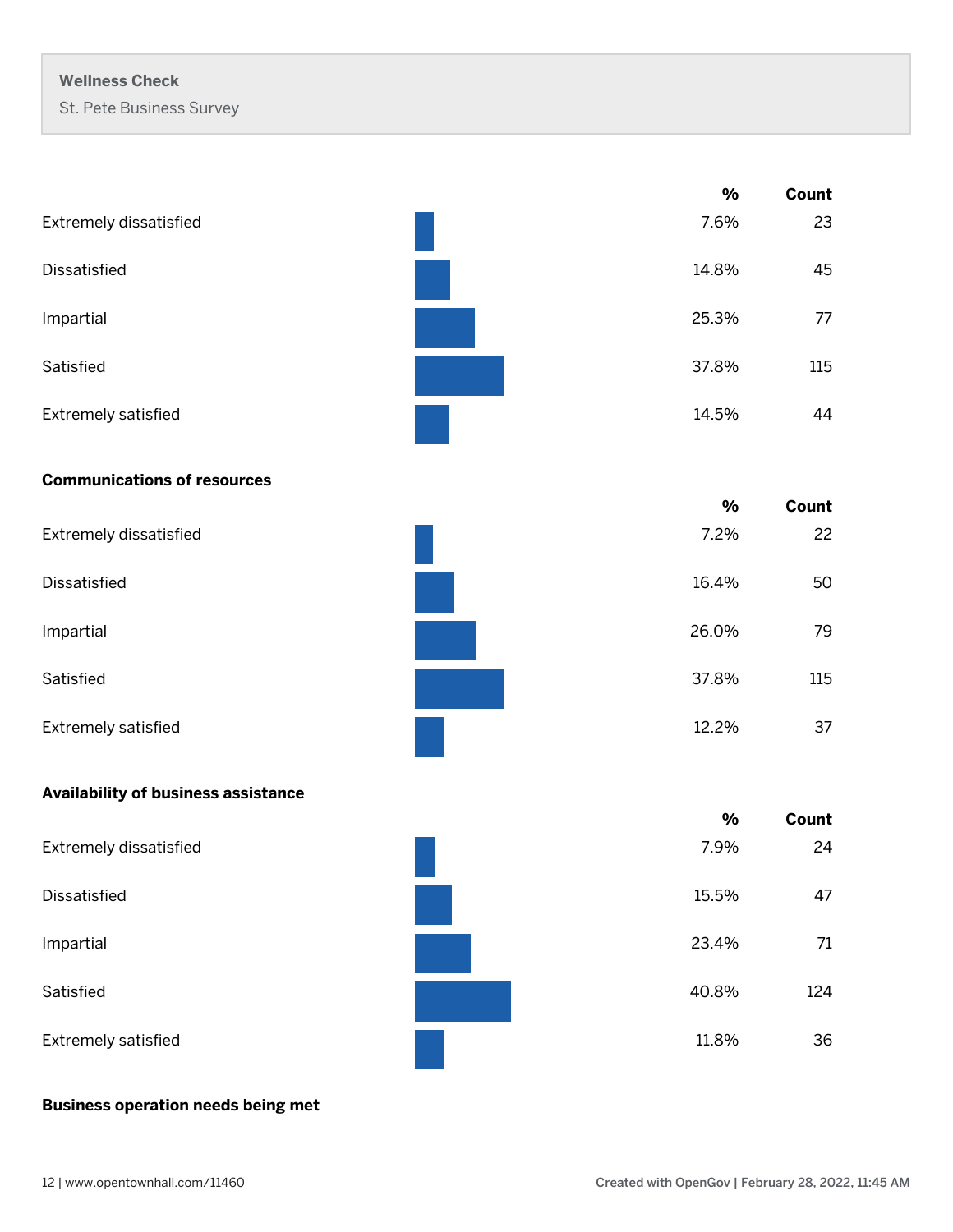|                            | $\%$  | Count |
|----------------------------|-------|-------|
| Extremely dissatisfied     | 6.9%  | 21    |
| Dissatisfied               | 15.8% | 48    |
| Impartial                  | 34.5% | 105   |
| Satisfied                  | 33.2% | 101   |
| <b>Extremely satisfied</b> | 8.6%  | 26    |

a a s

## **Ease to navigate city processes/policies**

|                        | $\frac{0}{0}$ | Count |
|------------------------|---------------|-------|
| Extremely dissatisfied | 7.9%          | 24    |
| Dissatisfied           | 15.1%         | 46    |
| Impartial              | 33.2%         | 101   |
| Satisfied              | 35.5%         | 108   |
| Extremely satisfied    | 7.6%          | 23    |

## **Overall business climate in St. Petersburg**

|                               | %     | Count |
|-------------------------------|-------|-------|
| <b>Extremely dissatisfied</b> | 6.9%  | 21    |
| <b>Dissatisfied</b>           | 13.5% | 41    |
| Impartial                     | 20.7% | 63    |
| Satisfied                     | 43.4% | 132   |
| Extremely satisfied           | 14.5% | 44    |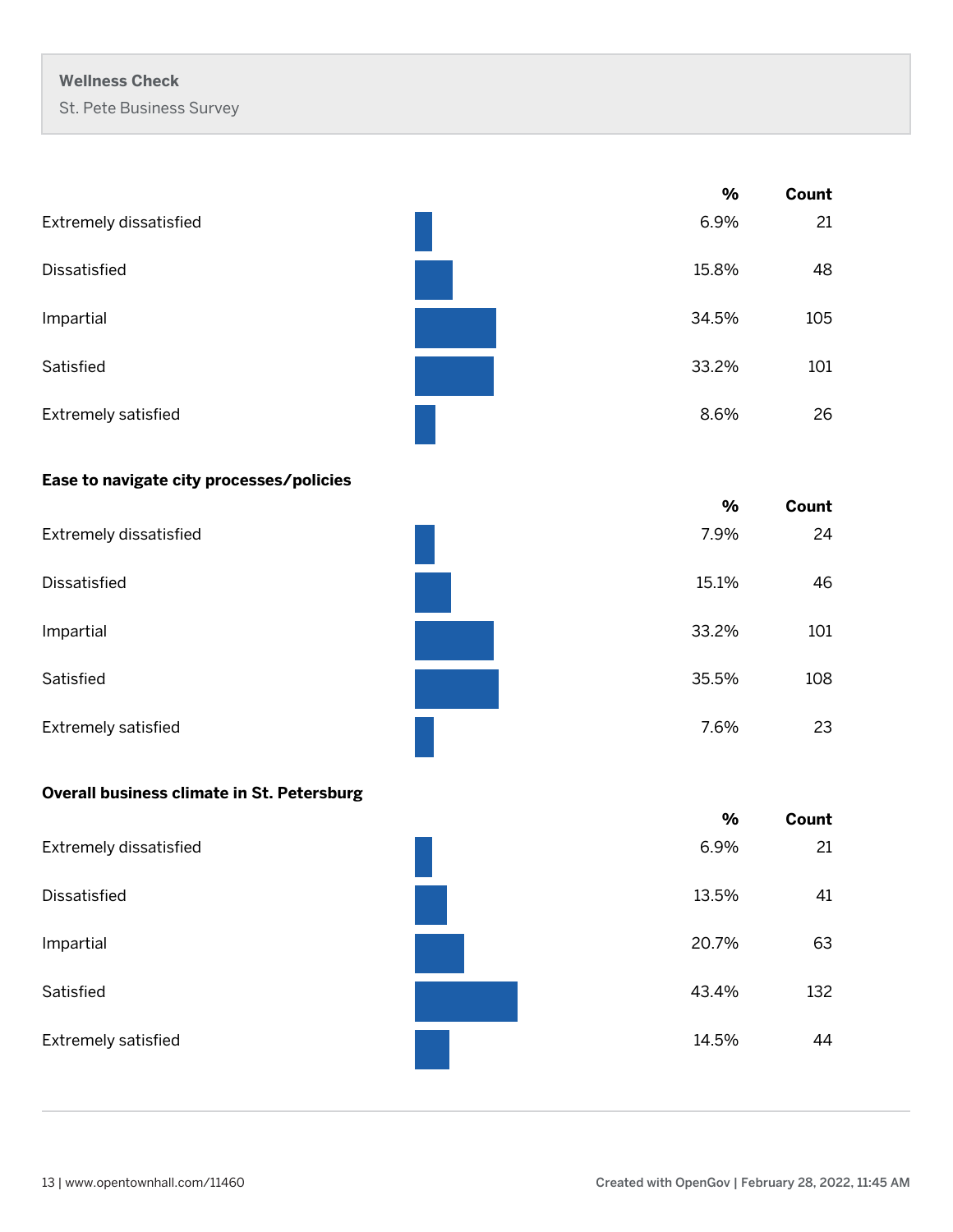## **Any additional information/feedback you would like to provide in response to above questions?**

| Answered | 76  |
|----------|-----|
| Skipped  | 234 |

## QUESTION 21

## **Is St. Pete a good place to conduct business?**

|           | $\%$  | Count |
|-----------|-------|-------|
| Yes       | 82.3% | 255   |
| No        | 5.2%  | 16    |
| Undecided | 12.6% | 39    |

#### QUESTION 22

**Has your business utilized any services made available through The Greenhouse, including any communication resources received?**

|        | $\%$  | Count |
|--------|-------|-------|
| Yes    | 35.8% | 111   |
| No     | 50.3% | 156   |
| Unsure | 13.9% | 43    |

#### QUESTION 23

## **Are you familiar with Greenhouse services?**

|     | %     | Count |
|-----|-------|-------|
| Yes | 57.1% | 177   |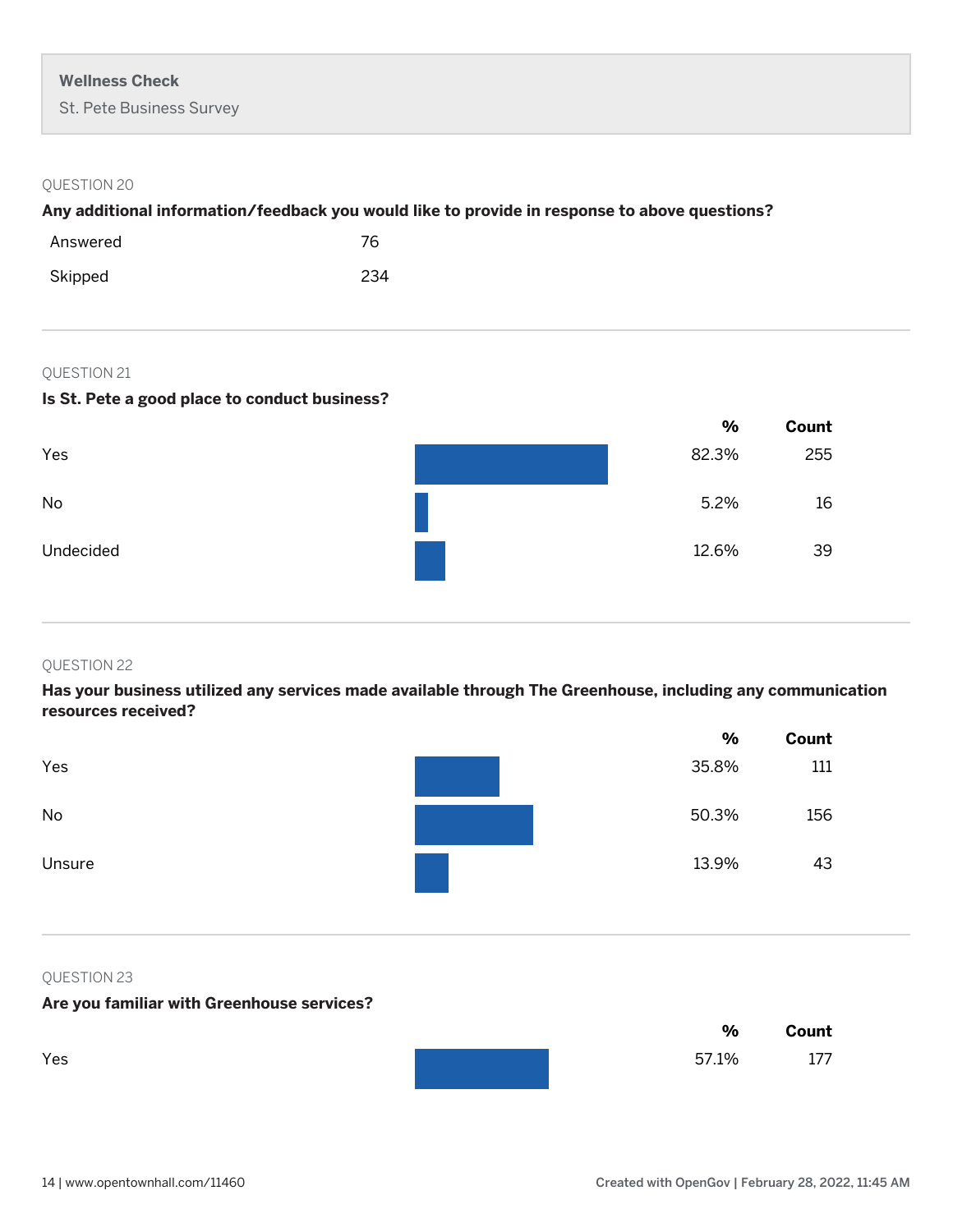|    | %     | Count |
|----|-------|-------|
| No | 42.9% | 133   |

## **If you have engaged with The Greenhouse, what services have you received?**

|                                                                           | $\%$  | Count |
|---------------------------------------------------------------------------|-------|-------|
| Training/business development and capacity<br>building workshops          | 38.0% | 54    |
| Mentorship and/or business consultant (ex: Score<br>or SBDC)              | 21.8% | 31    |
| Small business navigation                                                 | 17.6% | 25    |
| Cohort training by GH or it's partners (ex: EA,<br><b>Branding House)</b> | 1.4%  | 2     |
| Community and connection building events (ex:<br>1MC, NPC)                | 5.6%  | 8     |
| Small Business Enterprise and supplier diversity<br>programs              | 6.3%  | 9     |
| General business questions or small business<br>assistance needs          | 31.7% | 45    |
| Incentive/grant program                                                   | 49.3% | 70    |
| Resource connection                                                       | 12.7% | 18    |
| Other                                                                     | 12.0% | 17    |
|                                                                           |       |       |

## QUESTION 25

## **Were you satisfied with the service received through The Greenhouse?**

|     | %     | Count |
|-----|-------|-------|
| Yes | 38.8% | 114   |